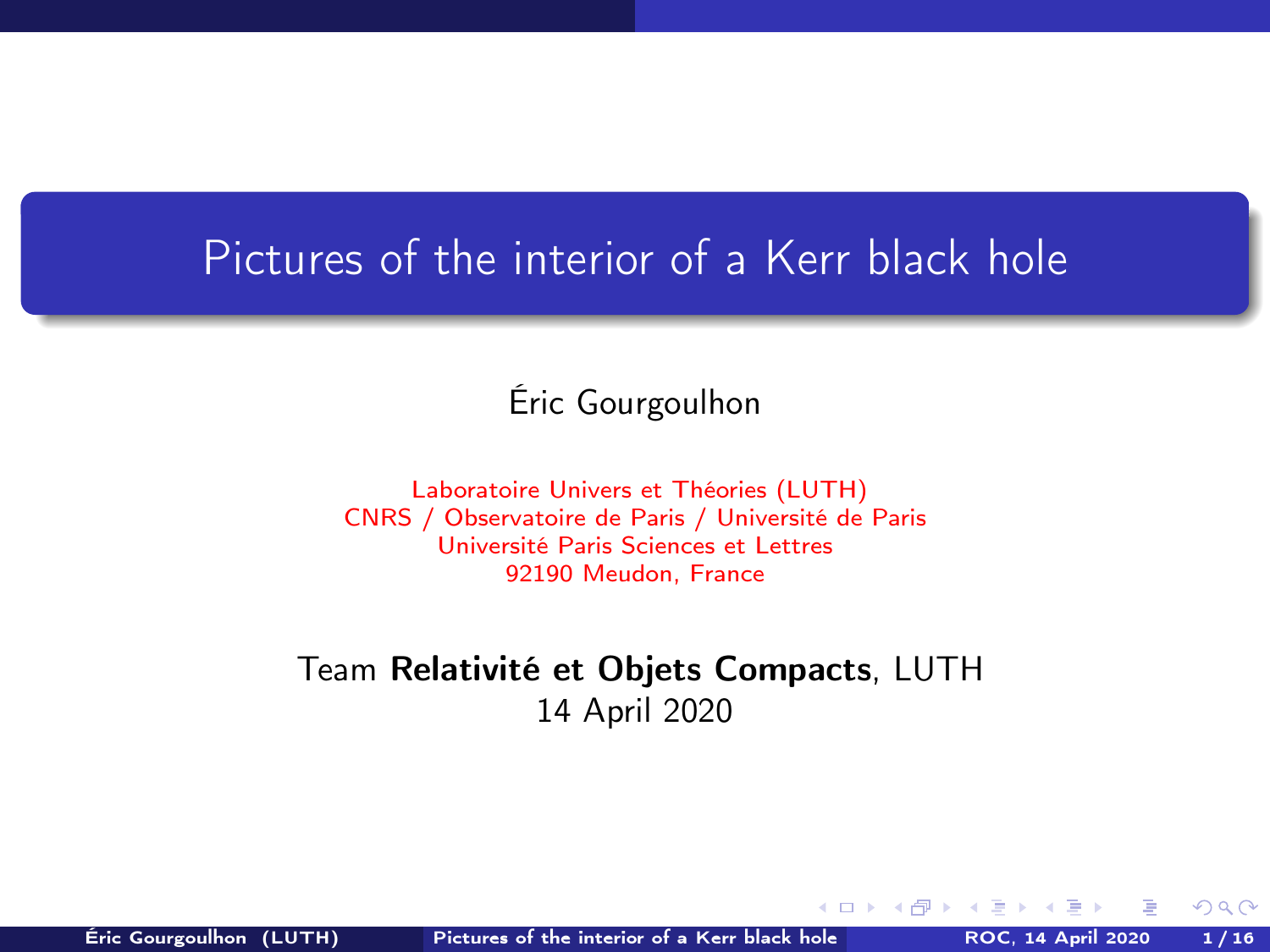# What we learn at school (1/2)

Kerr metric, expressed in Boyer-Lindquist coordinates  $(t, r, \theta, \varphi)$ :

$$
ds^{2} = -\left(1 - \frac{2mr}{\rho^{2}}\right) dt^{2} - \frac{4amr\sin^{2}\theta}{\rho^{2}} dt d\varphi + \frac{\rho^{2}}{\Delta} dr^{2}
$$

$$
+ \rho^{2} d\theta^{2} + \left(r^{2} + a^{2} + \frac{2a^{2}mr\sin^{2}\theta}{\rho^{2}}\right) \sin^{2}\theta d\varphi^{2},
$$

m: mass;  $a = J/m$  reduced angular momentum  $\rho^2 := r^2 + a^2 \cos^2 \theta$ ,  $\Delta := r^2 - 2mr + a^2 = (r - r_-)(r - r_+)$  $r_{\pm}:=m\pm\sqrt{m^{2}-a^{2}}$ 

- $a = 0 \implies$  reduces to Schwarzschild metric
- black hole  $\Leftrightarrow$   $0 \le a \le m$ , naked singularity  $\Leftrightarrow a > m$
- $\Delta = 0$ : coordinate singularity (of Boyer-Lindquist coordinates) coincides with 2 horizons:  $\mathcal{H}$  ( $r = r_+$ ) and  $\mathcal{H}_{in}$  ( $r = r_-$ )
- $\rho = 0$ : curvature singularity  $\rho = 0 \iff r = 0$  and  $\theta = \pi/2$ : it is a ring, not a point — Ah bon?

 $\Omega$ 

(ロ) (個) (星) (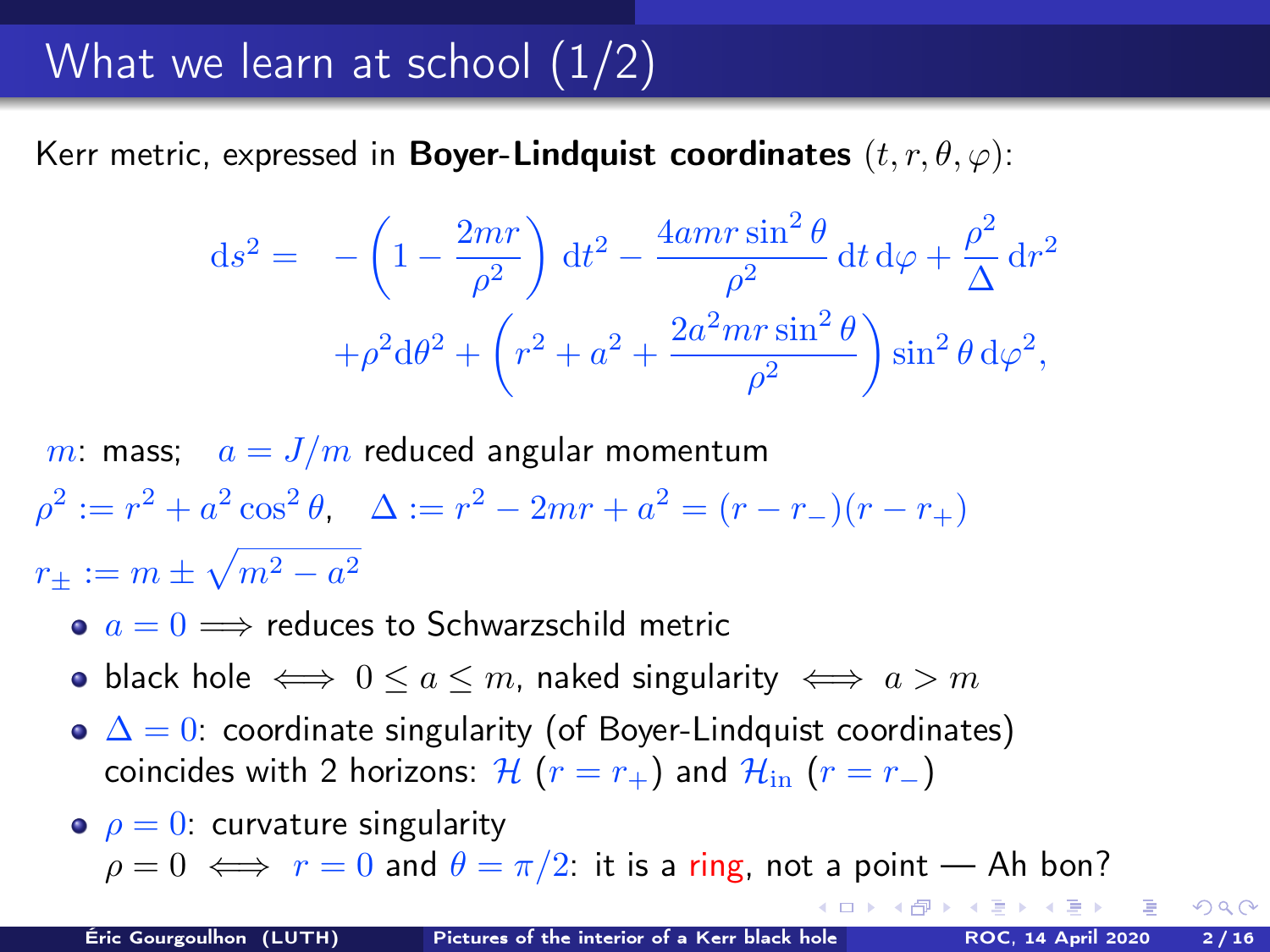Kerr metric, expressed in Kerr-Schild coordinates  $(\tilde{t}, x, y, z)$ :

$$
ds^{2} = -d\tilde{t}^{2} + dx^{2} + dy^{2} + dz^{2}
$$
  
+ 
$$
\frac{2mr^{3}}{r^{4} + a^{2}z^{2}} \left( d\tilde{t} + \frac{rx + ay}{r^{2} + a^{2}} dx + \frac{ry - ax}{r^{2} + a^{2}} dy + \frac{z}{r} dz \right)^{2}
$$

with  $r = r(x, y, z)$  such that  $\frac{x^2 + y^2}{2}$  $\frac{x^2+y^2}{r^2+a^2}+\frac{z^2}{r^2}$  $\frac{1}{r^2} = 1$ 

- $g_{\alpha\beta}=f_{\alpha\beta}+2Hk_{\alpha}k_{\beta}$  with  $f_{\alpha\beta}=$  Minkowski metric,  $H:=mr^3/(r^4+a^2z^2)$ and null vector  $k^{\alpha} = \left(1, -\frac{rx + ay}{2} \right)$  $\frac{rx+ay}{r^2+a^2}, -\frac{ry-ax}{r^2+a^2}$  $\frac{ry - ax}{r^2 + a^2}, -\frac{z}{r}$ r  $\setminus$
- Kerr-Schild coordinates are regular at H and  $\mathcal{H}_{\text{in}}$
- curvature singularity:  $z = 0$  and  $x^2 + y^2 = a^2$  (looks indeed like a ring)

(□ ) (何 ) (三 ) (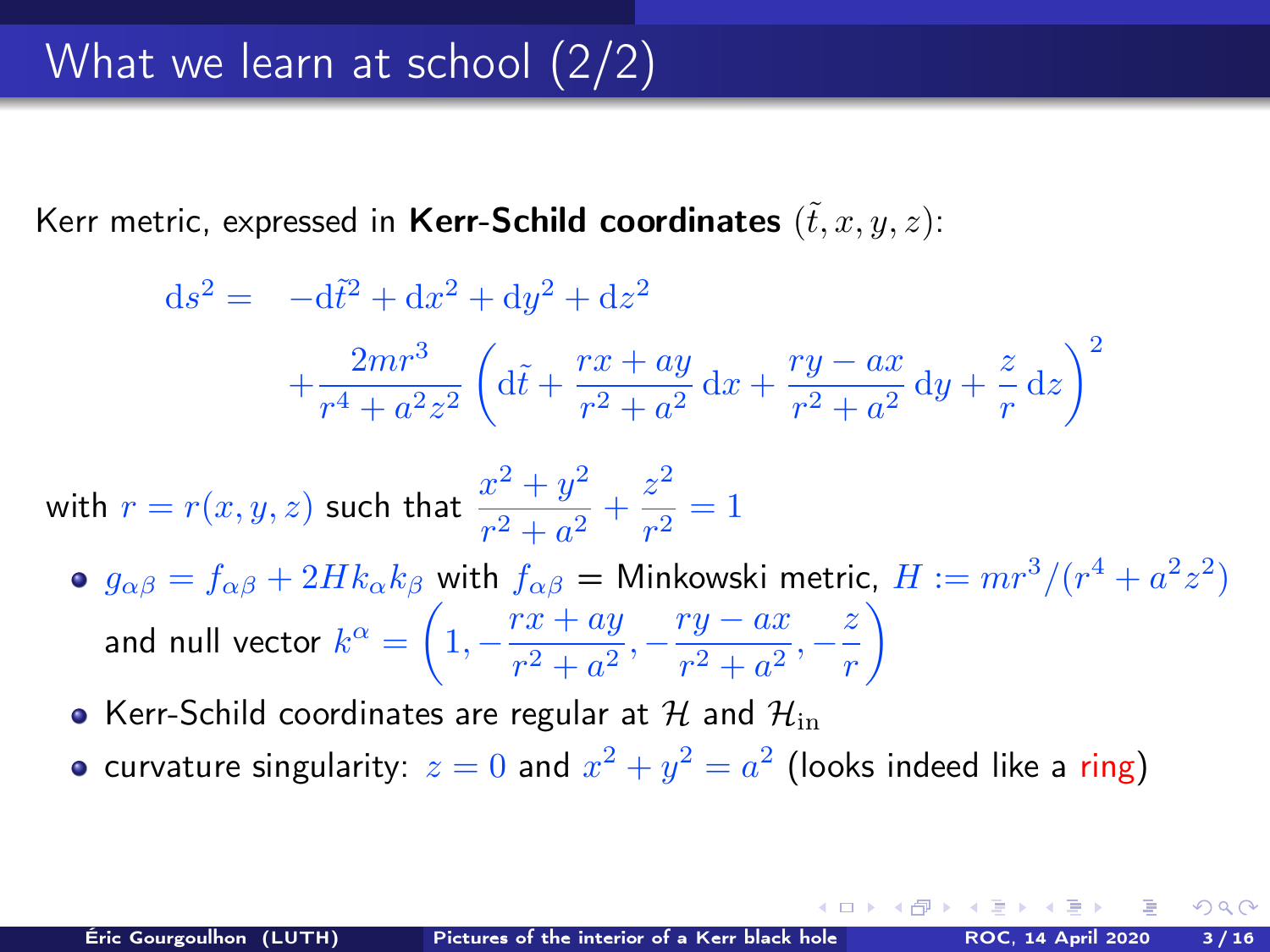<span id="page-3-0"></span>**Spacetime:** pair  $(\mathcal{M}, g)$ , where  $\mathcal{M}$  is a smooth manifold and g a Lorentzian metric on  $M$ 

#### Spacetime manifold:

Boyer-Lindquist coordinates  $(t,r,\theta,\varphi)$  are *not* spherical-type coordinates on  $\mathbb{R}^4$ They are rather coordinates on the Cartesian product



More precisely, the Kerr spacetime manifold is

$$
\mathcal{M} = \mathbb{R}^2 \times \mathbb{S}^2 \setminus \mathcal{R}
$$

with

$$
\mathscr{R} = \left\{ p \in \mathbb{R}^2 \times \mathbb{S}^2, \quad r(p) = 0 \text{ and } \theta(p) = \frac{\pi}{2} \right\}
$$

Hence on  $\mathscr{M}, t \in (-\infty, +\infty)$ ,  $r \in (-\infty, +\infty)$ ,  $\theta \in [0, \pi]$ ,  $\varphi \in [0, 2\pi)$ .

റാ റ

( ロ ) ( 何 ) ( ヨ ) (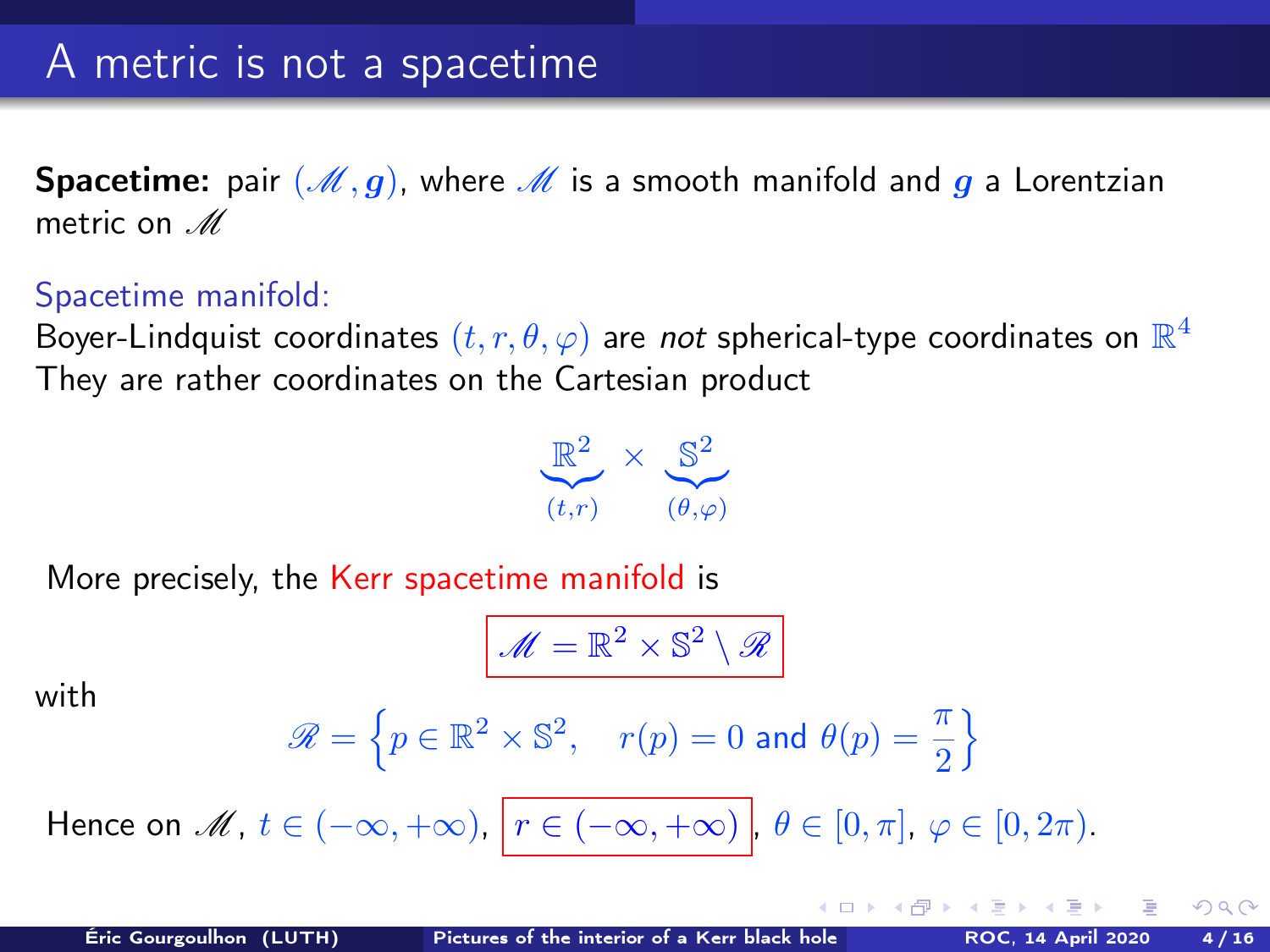# <span id="page-4-0"></span>The  $\mathbb{R}^2 \times \mathbb{S}^2$  manifold

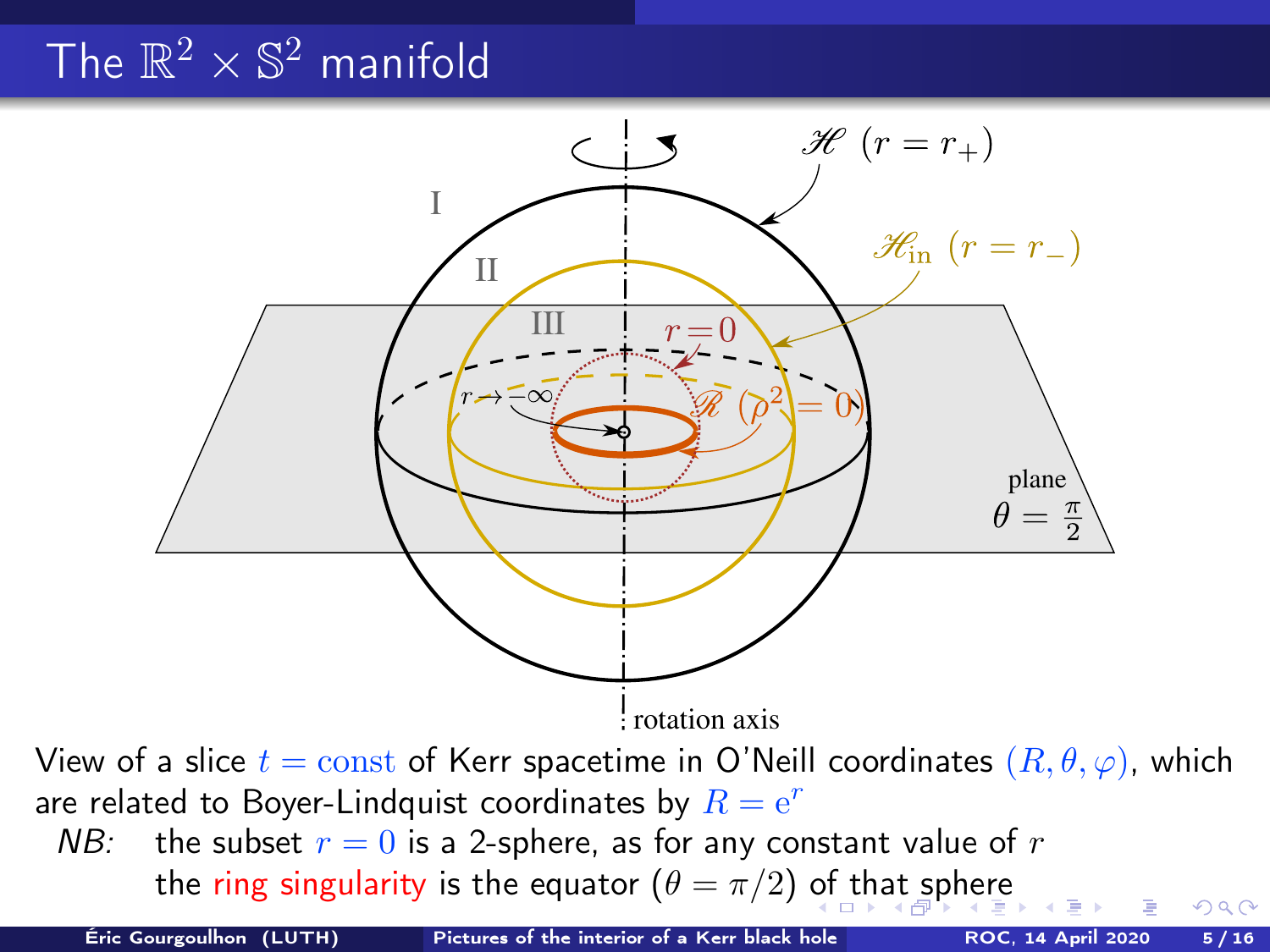# <span id="page-5-0"></span>The  $\mathbb{R}^2 \times \mathbb{S}^2$  manifold



View of a meridional slice  $t = \text{const}$  and  $\varphi = 0$  or  $\pi$  of Kerr spacetime in O'Neill coordinates for  $a/m = 0.90$ 

in grey: the ergoregion: Killing vector  $\frac{\partial}{\partial t}$  is spacelike

in yellow: the Carter time machine: Killing vector  $\frac{\partial}{\partial \varphi}$  is timelike

 $QQ$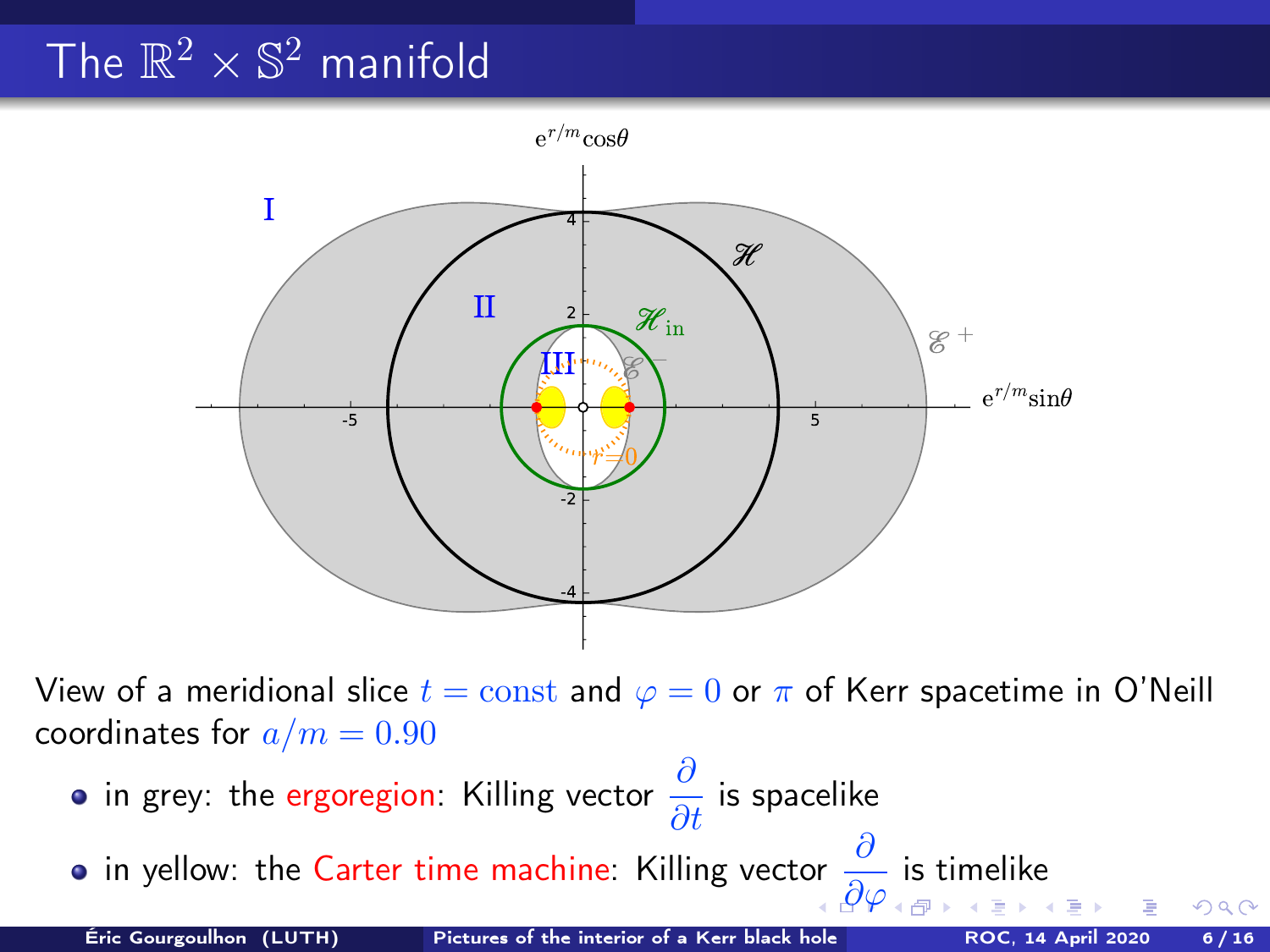<span id="page-6-0"></span>The metric induced by g on the subset  $r = 0$  is

$$
\mathrm{d}s^2\big|_{r=0} = -\mathrm{d}t^2 + a^2\left(\cos^2\theta\,\mathrm{d}\theta^2 + \sin^2\theta\,\mathrm{d}\varphi^2\right)
$$

This is a flat metric, as the change of coordinates  $X = a \sin \theta \cos \varphi$ ,  $Y = a \sin \theta \sin \varphi$  reveals:  $ds^2\big|_{r=0} = -dt^2 + dX^2 + dY^2$ 

For  $a > 0$ , the subset  $t = \text{const}$ ,  $r = 0$  of Kerr spacetime  $\mathcal M$  is made of 2 connected components: the Northern and Southern (open) hemispheres of the sphere  $t={\rm const},\ r=0$  of  $\mathbb{R}^2\times\mathbb{S}^2$ , which are actually two flat open disks of metric radius a. The equator of that sphere  $(\theta = \pi/2)$  would correspond to the curvature singularity and is excluded from  $\mathcal{M}$ .

**KO K K H K K E K K**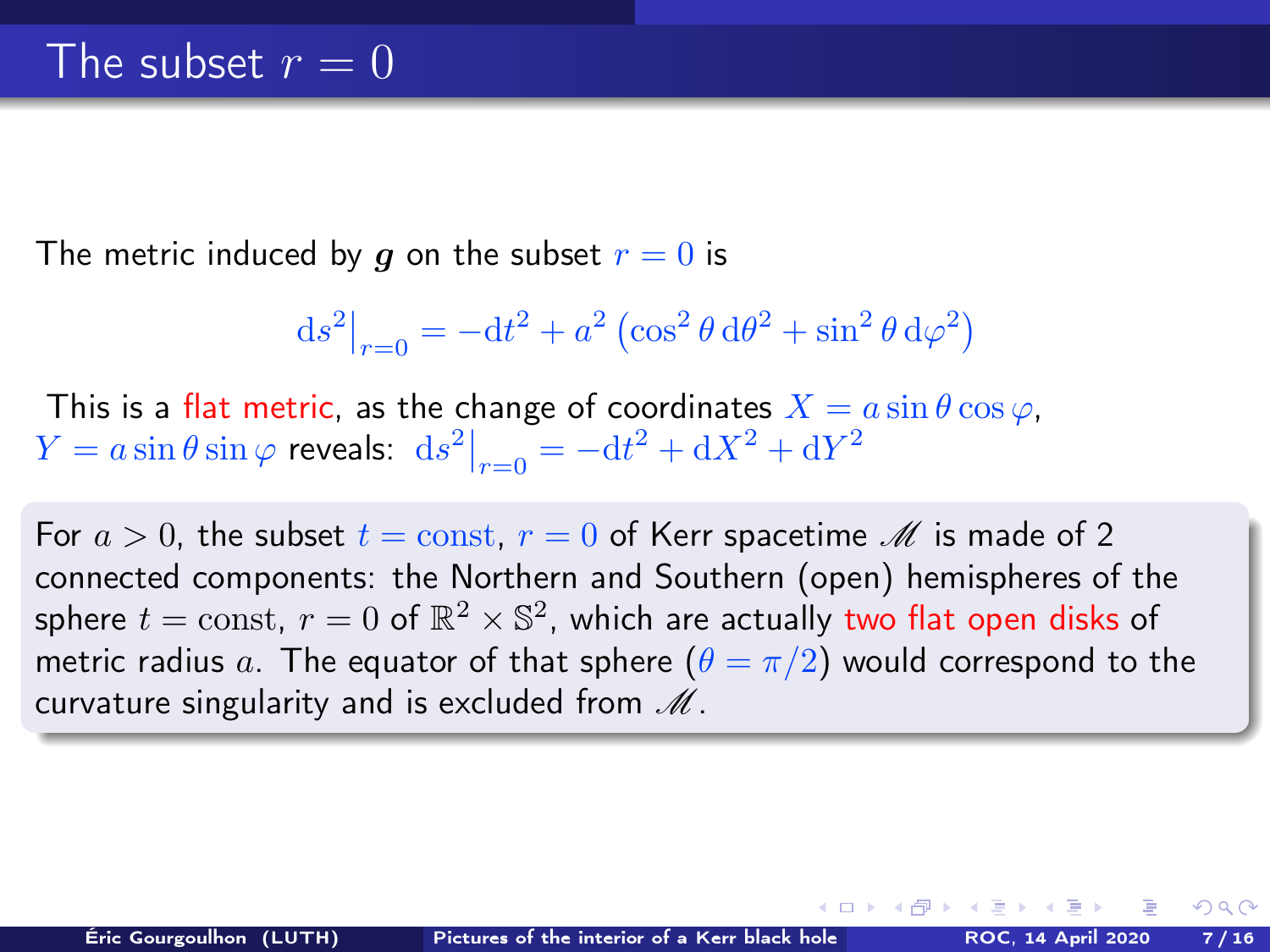# Kerr coordinates

**Kerr coordinates**  $(v, r, \theta, \tilde{\varphi})$  are the coordinates in which Roy Kerr obtained his solution to Einstein equation (1963); they are related to Boyer-Lindquist coordinates  $(t, r, \theta, \varphi)$  by

$$
v = t + r + \frac{m}{\sqrt{m^2 - a^2}} \left( r_+ \ln \left| \frac{r - r_+}{2m} \right| - r_- \ln \left| \frac{r - r_-}{2m} \right| \right)
$$

$$
\tilde{\varphi} = \varphi + \frac{a}{2\sqrt{m^2 - a^2}} \ln \left| \frac{r - r_+}{r - r_-} \right|
$$

Kerr metric in Kerr coordinates:

$$
ds^{2} = -\left(1 - \frac{2mr}{\rho^{2}}\right) dv^{2} + 2dv dr - \frac{4amr \sin^{2}\theta}{\rho^{2}} dv d\tilde{\varphi}
$$

$$
-2a \sin^{2}\theta dr d\tilde{\varphi} + \rho^{2} d\theta^{2} + \left(r^{2} + a^{2} + \frac{2a^{2}mr \sin^{2}\theta}{\rho^{2}}\right) \sin^{2}\theta d\tilde{\varphi}^{2}
$$

- Kerr coordinates reduce to Eddington-Finkelstein coord. when  $a = 0$
- They are regular on both Killing horizons H and  $\mathcal{H}_{\text{in}}$
- They are such that the curves  $(v, \theta, \tilde{\varphi}) = \text{const}$  are the ingoing principal null geodesics of Kerr spacetime  $($   $\Box$   $\rightarrow$   $\langle$   $\oplus$   $\rangle$   $\rightarrow$  $\Omega$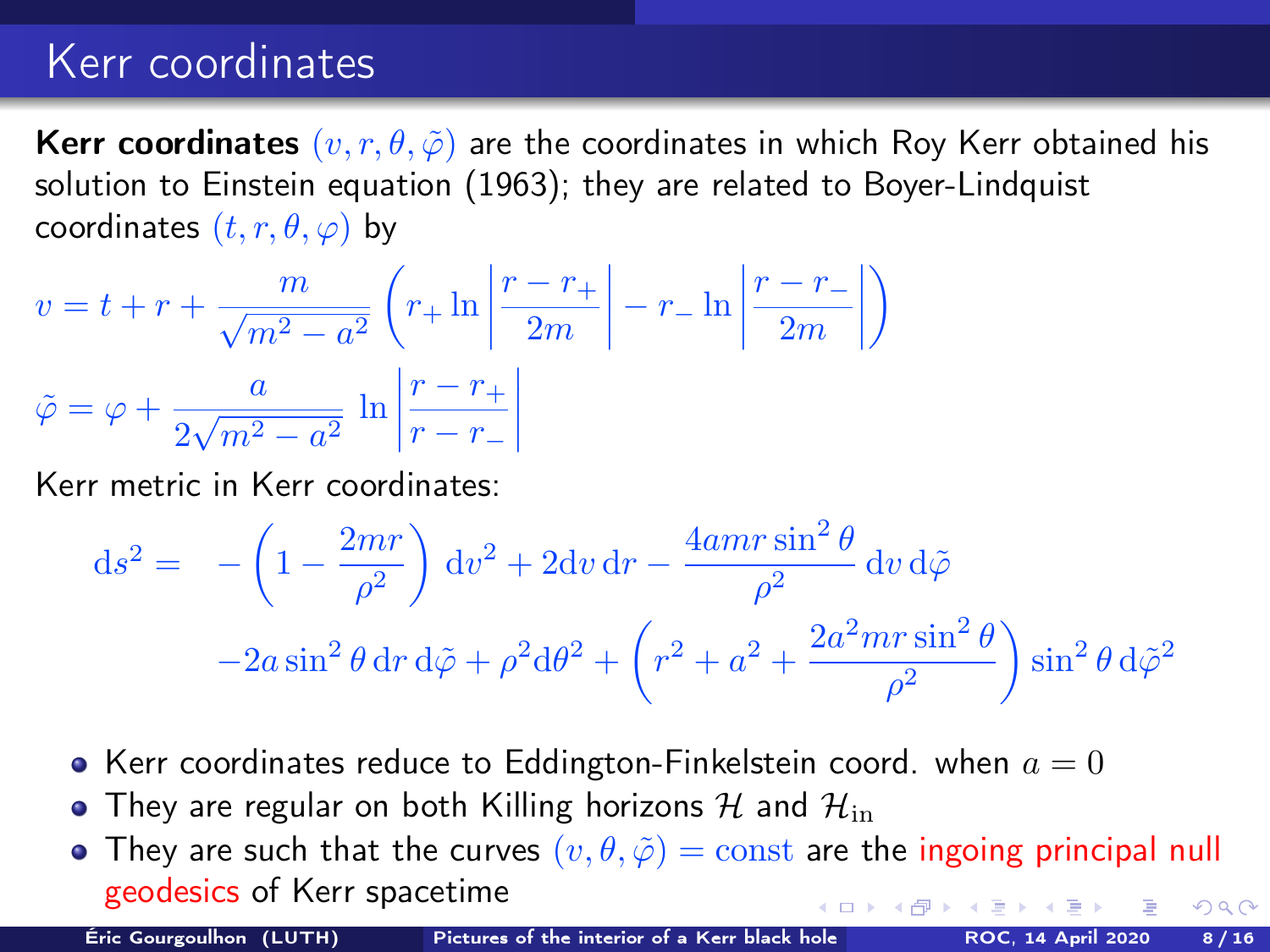# Principal null geodesics



Ingoing (dashed) and outgoing (solid) principal null geodesics of Kerr spacetime with  $a/m = 0.90$  viewed in coordinates  $(\tilde{t}, r)$  related to Kerr coordinates by  $\tilde{t} = v - r.$  $QQ$ **K ロ ▶ K 御 ▶ K 毛**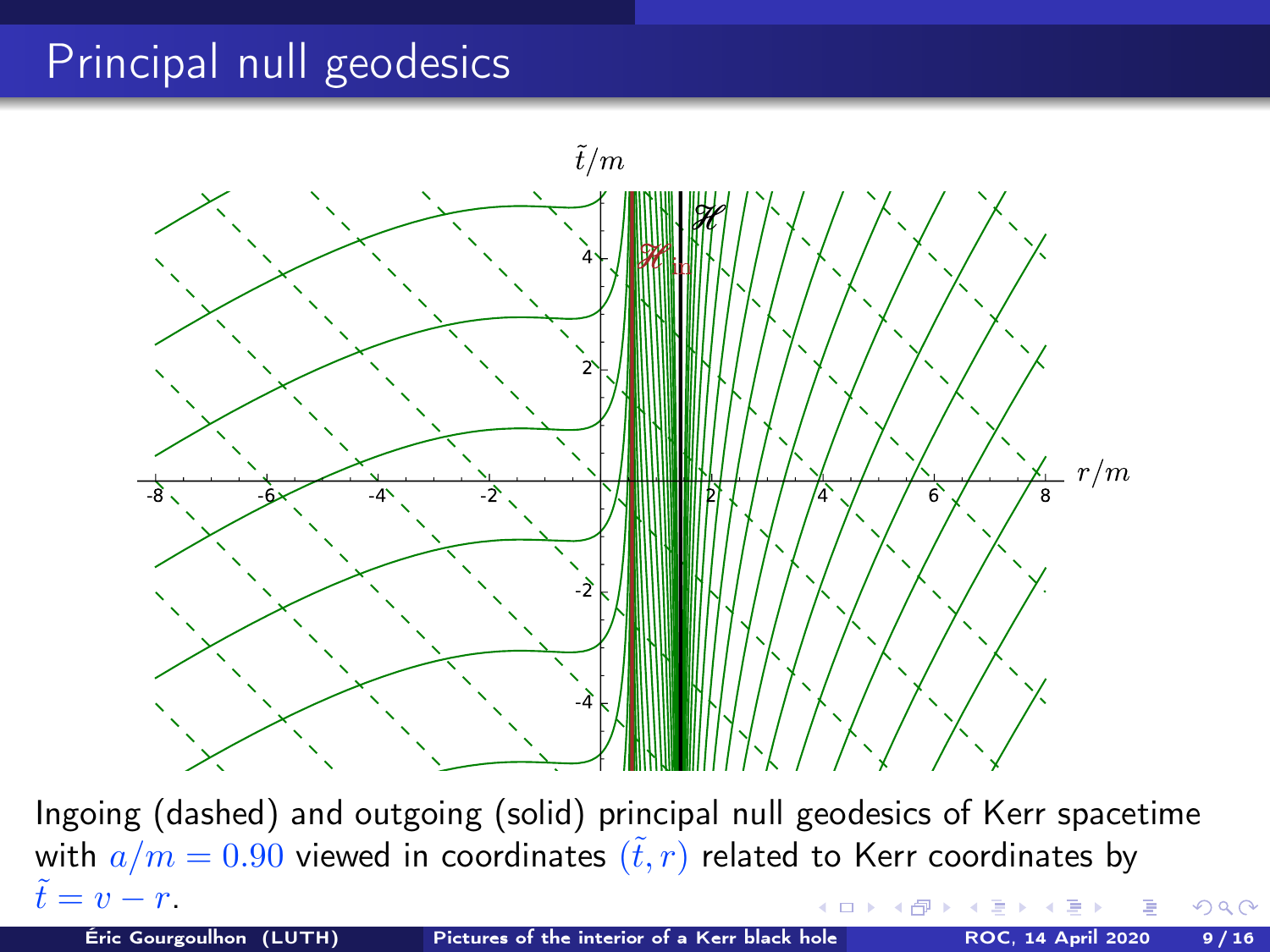# From Kerr coordinates to Kerr-Schild ones

Kerr-Schild coordinates  $(\tilde{t}, x, y, z)$  have been introduced in 1963 by Roy Kerr in the very same paper announcing the discovery of Kerr metric, via the following transformation from Kerr coordinates  $(v, r, \theta, \tilde{\varphi})$ :

> $\tilde{t} = v - r$  $x = (r \cos \tilde{\varphi} - a \sin \tilde{\varphi}) \sin \theta$  $y = (r \sin \tilde{\varphi} + a \cos \tilde{\varphi}) \sin \theta$  $z = r \cos \theta$

The null vector  $k$  entering in the Kerr-Schild form of the metric  $(g=f+2H\underline{k}\otimes \underline{k})$  is then nothing but the vector  $\bm{k}=-\frac{\partial}{\partial r}$  tangent to the ingoing principal null geodesics.

Kerr-Schild coordinates, with  $(\tilde{t},x,y,z)\in \mathbb{R}^4$ , cover only the part  $r\geq 0$  of Kerr spacetime  $M$ . Another Kerr-Schild patch is required to cover the part  $r \leq 0$ . Moreover Kerr-Schild coordinates are singular at  $r = 0$ : the points of Kerr coordinates  $(v, 0, \theta, \tilde{\varphi})$  and  $(v, 0, \pi - \theta, \tilde{\varphi})$  have the same Kerr-Schild coordinates  $(\tilde{t}, x, y, z) = (v, -a \sin \theta \sin \tilde{\varphi}, a \sin \theta \cos \theta, 0).$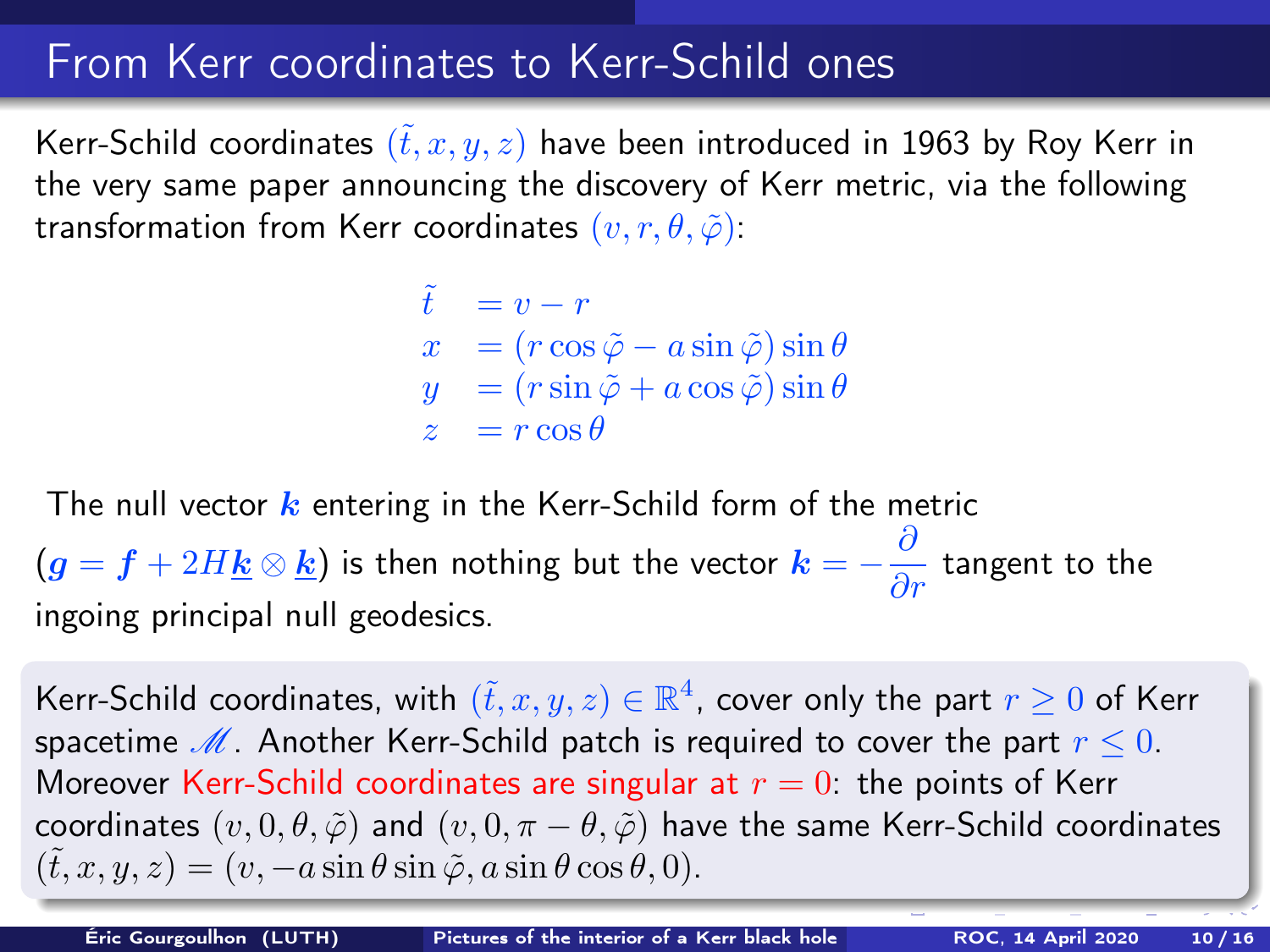# Meridional slice viewed in Kerr-Schild coordinates



Surface  $\tilde{t} = \text{const}, \, \tilde{\varphi} \in \{0, \pi\}$  and  $r \geq 0$ of the  $a/m = 0.90$  Kerr spacetime depicted in terms of the Kerr-Schild coordinates  $(x, y, z)$ . Red lines are curves  $r = \text{const}$ , while the green ones are curves  $\theta = \text{const}$ , which can be thought of as the traces of the ingoing principal null geodesics. The thick black curve marks  $H$  and the thick blue curve  $\mathcal{H}_{\text{in}}$ . The thick red segment along the y-axis corresponds to  $r = 0$ .

See the SageMath notebook [https:](https://nbviewer.jupyter.org/github/egourgoulhon/BHLectures/blob/master/sage/Kerr_Schild.ipynb) [//nbviewer.jupyter.org/github/](https://nbviewer.jupyter.org/github/egourgoulhon/BHLectures/blob/master/sage/Kerr_Schild.ipynb) [egourgoulhon/BHLectures/blob/](https://nbviewer.jupyter.org/github/egourgoulhon/BHLectures/blob/master/sage/Kerr_Schild.ipynb) [master/sage/Kerr\\_Schild.ipynb](https://nbviewer.jupyter.org/github/egourgoulhon/BHLectures/blob/master/sage/Kerr_Schild.ipynb) for an interactive 3D view.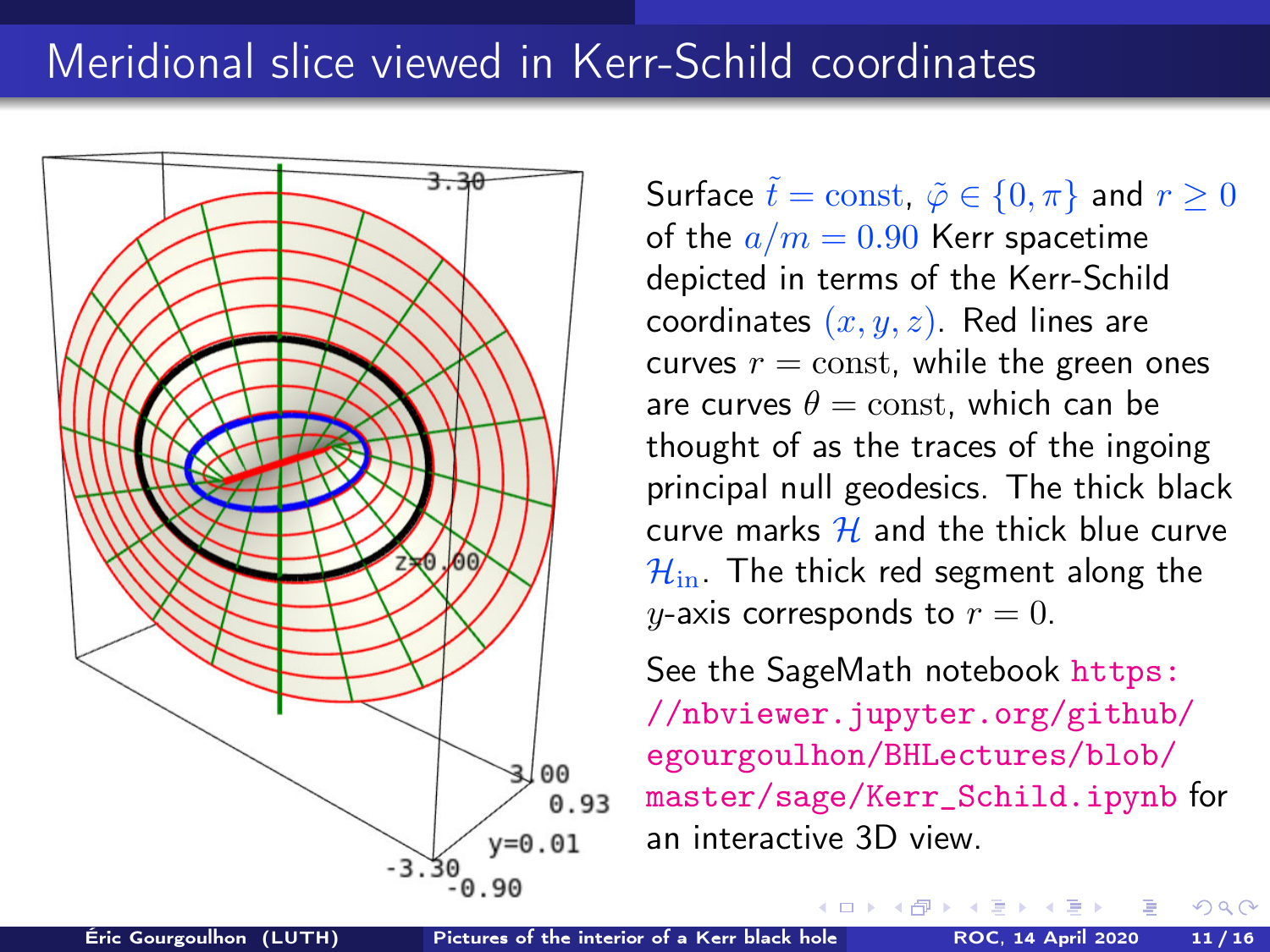# Immersion of a full meridional slice in Euclidean space



Immersion of the full  $\tilde{t} = \text{const}$  and  $\tilde{\varphi} \in \{0, \pi\}$  surface of the  $a/m = 0.90$ Kerr spacetime in the Euclidean space  $\mathbb{R}^3$ , using Kerr-Schild coordinates  $(x, y, z)$  for the  $r > 0$  part (drawn in grey) and Kerr-Schild coordinates  $(x', y', z')$  for the  $r \leq 0$  part (drawn in pink).

See the SageMath notebook [https:](https://nbviewer.jupyter.org/github/egourgoulhon/BHLectures/blob/master/sage/Kerr_Schild.ipynb) [//nbviewer.jupyter.org/github/](https://nbviewer.jupyter.org/github/egourgoulhon/BHLectures/blob/master/sage/Kerr_Schild.ipynb) [egourgoulhon/BHLectures/blob/](https://nbviewer.jupyter.org/github/egourgoulhon/BHLectures/blob/master/sage/Kerr_Schild.ipynb) [master/sage/Kerr\\_Schild.ipynb](https://nbviewer.jupyter.org/github/egourgoulhon/BHLectures/blob/master/sage/Kerr_Schild.ipynb) for an interactive 3D view.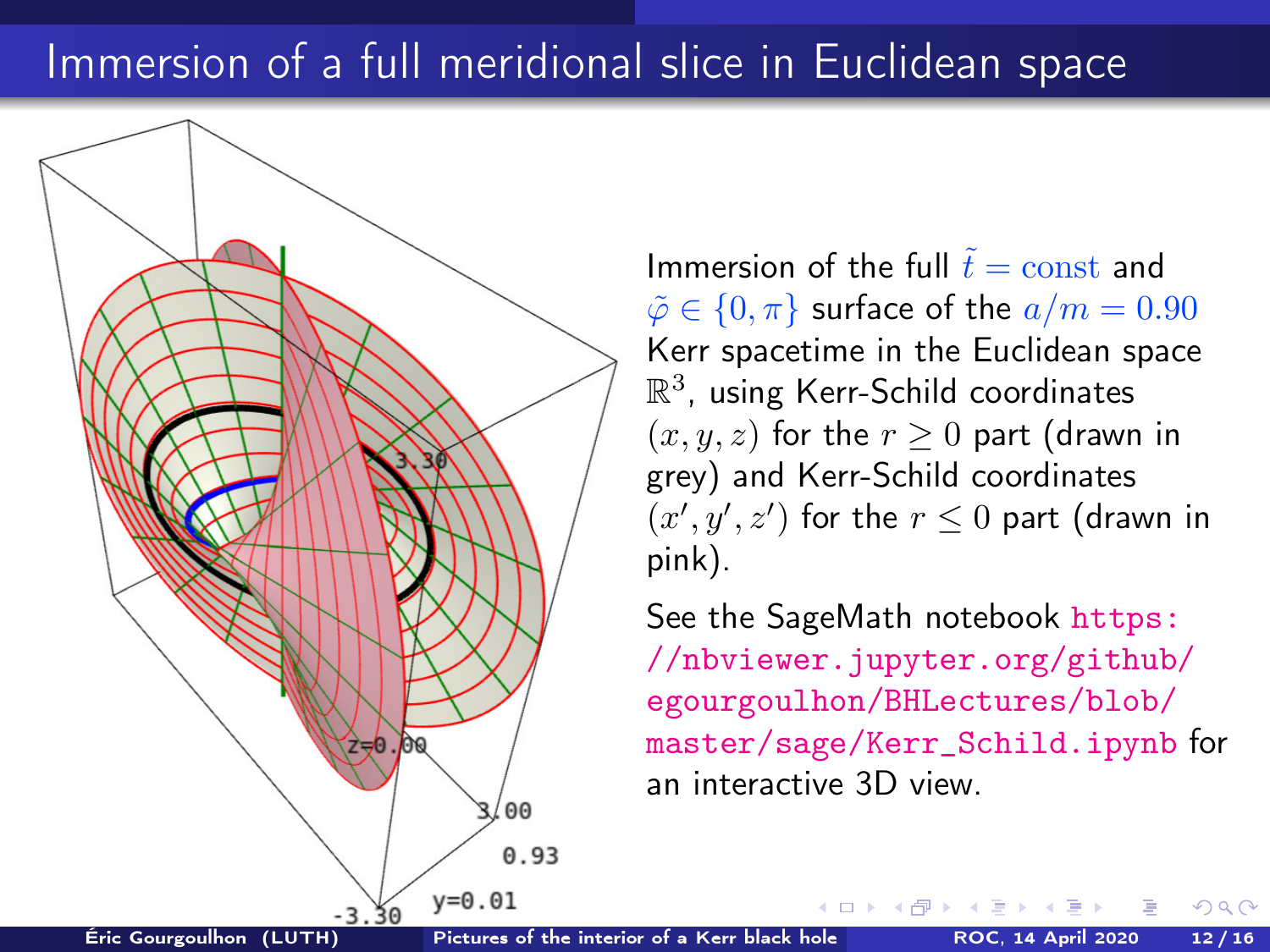# Carter-Penrose diagram of Kerr spacetime



Conformal diagram of the Kerr spacetime  $(\mathcal{M}, \mathbf{q})$ , with  $\mathscr{M} = \mathbb{R}^2 \times \mathbb{S}^2 \setminus \mathscr{R}$ 

- dashed green lines: ingoing principal null geodesics
- solid green lines: outgoing principal null geodesics
- dotted red curves: hypersurfaces  $r = \text{const}$

The outgoing principal null geodesics are not complete (they end at some finite value of their affine parameter  $r$ )  $\Longrightarrow$  the spacetime can be extended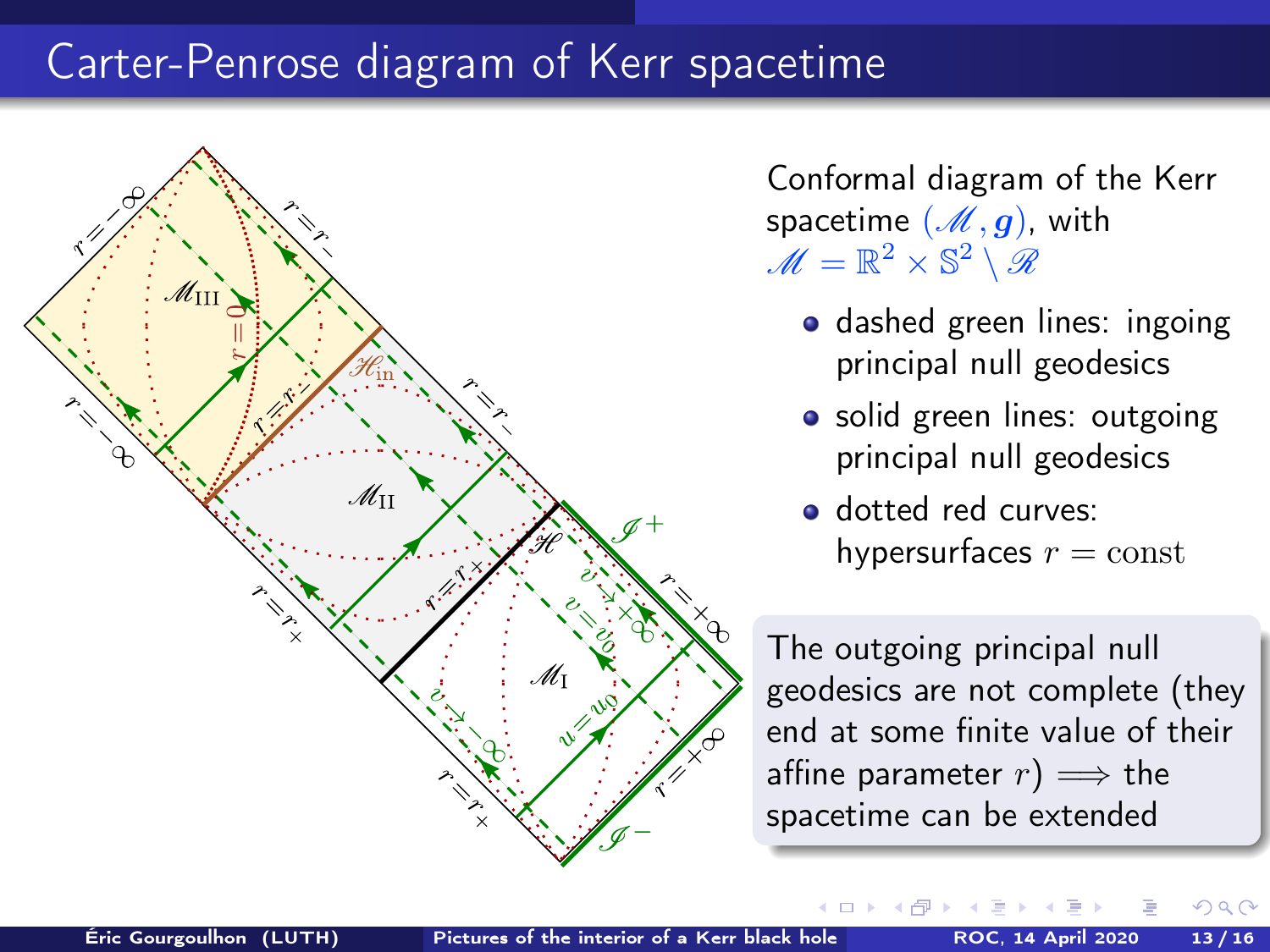# Maximal analytic extension of Kerr spacetime



Conformal diagram of maximal analytic extension of Kerr spacetime

- dotted red curves: hypersurfaces  $r = \text{const}$
- **•** black or light brown dots: bifurcation spheres of bifurcate Killing horizons

 $\leftarrow$   $\Box$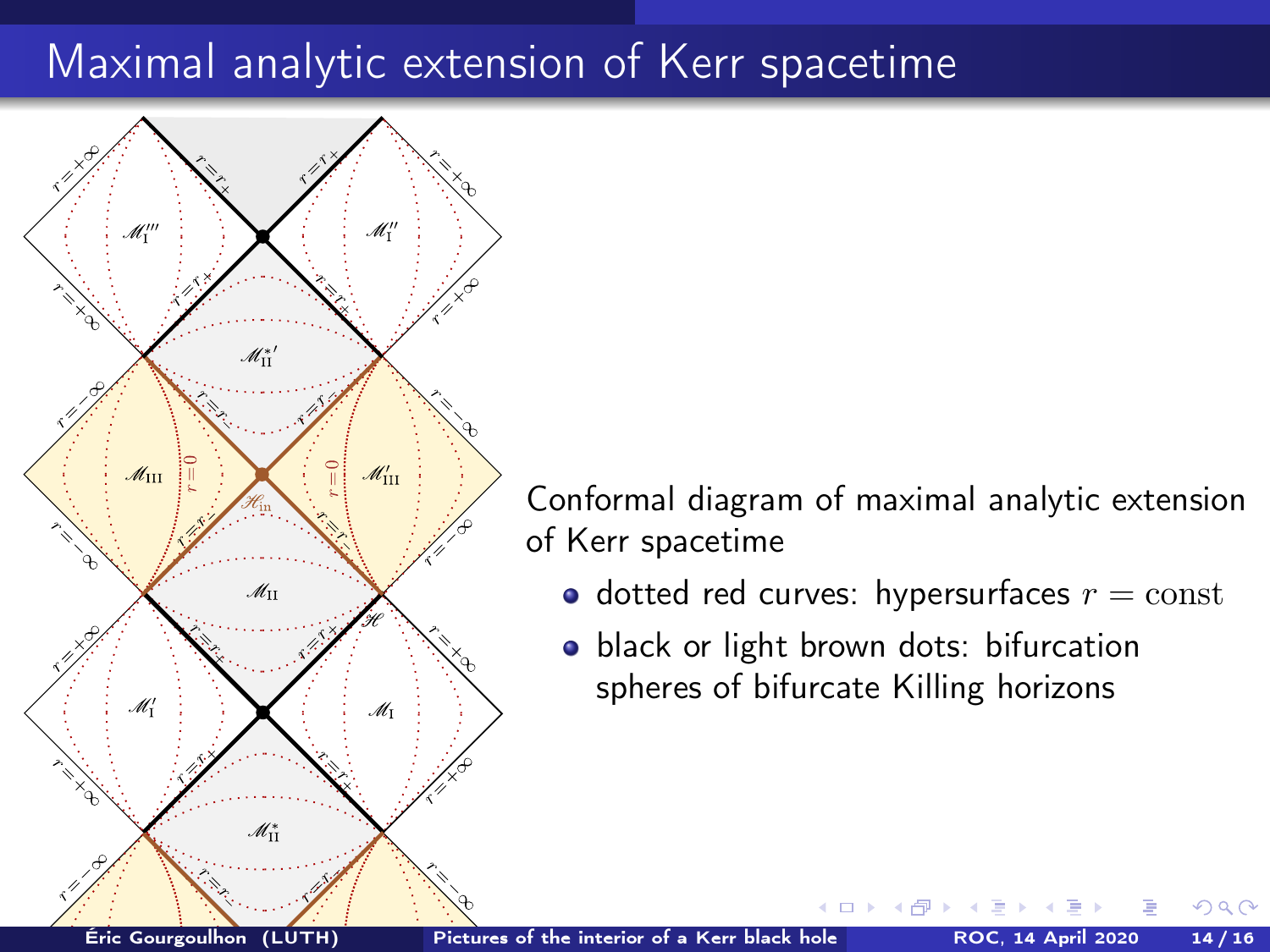## The inner horizon as a Cauchy horizon



Partial Cauchy surface  $\Sigma$  and its future Cauchy development  $D^+(\Sigma)$  (hatched)

 $H_C$ : Cauchy horizon

 $\leftarrow$   $\Box$